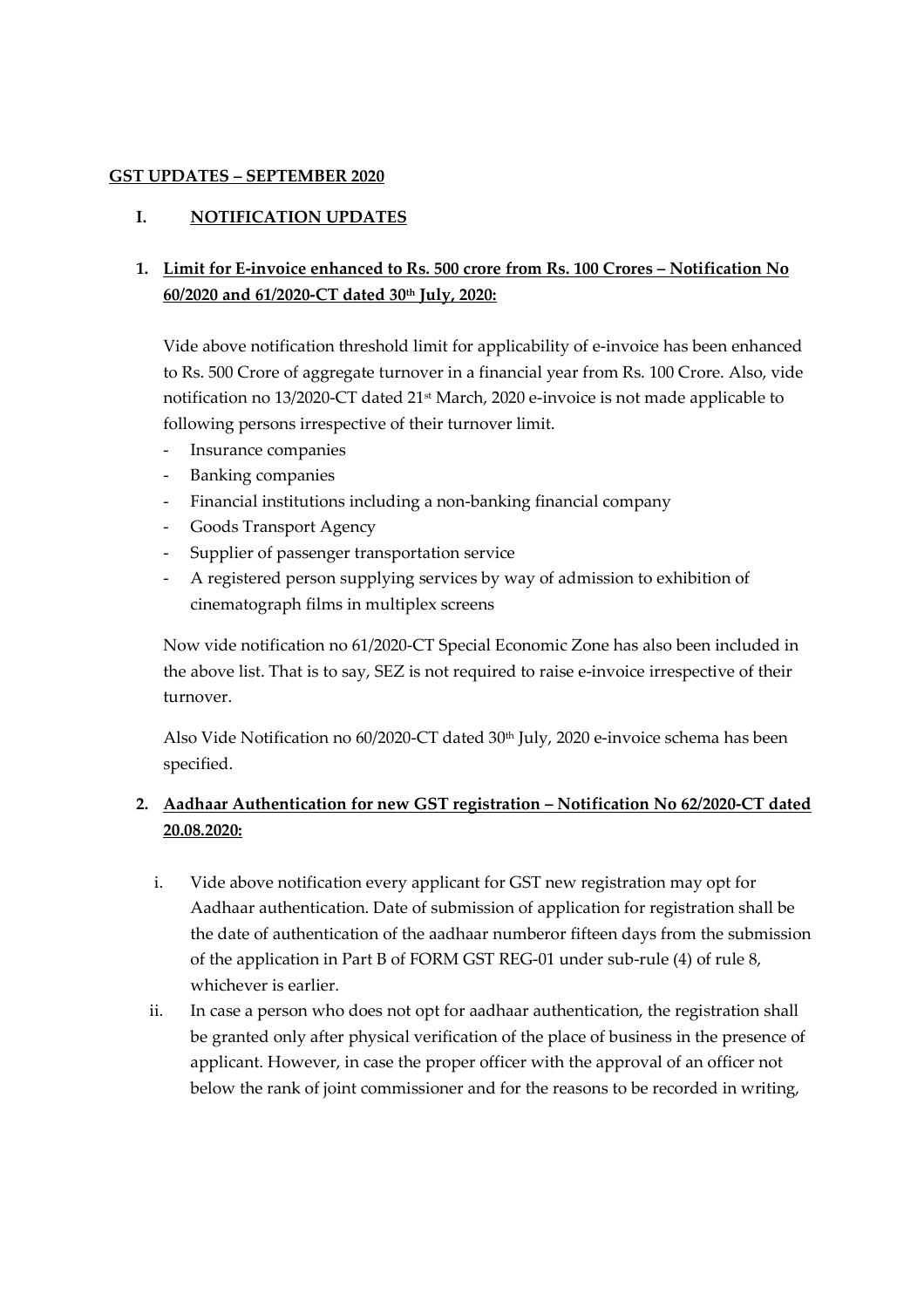in lieu of physical verification of the place of business, carry out the verification of such documents as he may deem fit.

- iii. Vide Notification no 17/2020-CT dated 23<sup>rd</sup> March, 2020 the board vide powers conferred by section 25(6D) of CGST Act, has notified following persons as the persons required to undergo aadhaar authentication.
	- o Individual
	- o Authorised signatories of all types
	- o Managing and authorized partners and
	- o Karta of an Hindu Undivided family
- iv. Notification 17/2020-CT also states that a person who is not a citizen of India and such class of persons other than listed in above point ii are not required to undergo aadhaar authentication. Hence, it is understood from this notification that aadhaar authentication shall not apply to non-citizens, non-residents even if they are authorized signatories.
- v. In case of companies going for new registrations aadhar authentication is not necessary for all directors rather necessary only for authorized signatory directors.
- vi. In terms of Section 25(6A), every registered person shall undergo authentication, or furnish proof of possession of Aadhaar number, in such form and manner and within such time as may be prescribed.However, till now no form and manner has been prescribed for an already registered person. Once the manner and form is prescribed the same will be required to be done by an already registered entity also.
- vii. Registration process is to be completed within a period of three working days from the date of submission of the application in cases where a person successfully undergoes authentication of aadhaar number or is notified under section 25(6D) (persons exempted from aadhar authentication). – *Rule 9(5a)*
- viii. In cases of physical verification, notice for physical verification in Form REG-03 may be issued not later than twenty one days from the date of submission of application. It is to be noted here that the date of submission of application will be deemed to be after 15 working days of submission of part B of REG-1 as per rule 8(4A), hence the overall period for the issue of notice will get extended to 36 days (15 days plus 21 days).*– Rule 9(5c)*
- ix. Physical verification report is to be uploaded within 7 working days from the date of the receipt of the clarification. – *Rule 9(5d).*
- x. If the proper officer fails to take any action within the above time lines the application for grant of registration shall be deemed to have been approved. – *Rule 9(5).*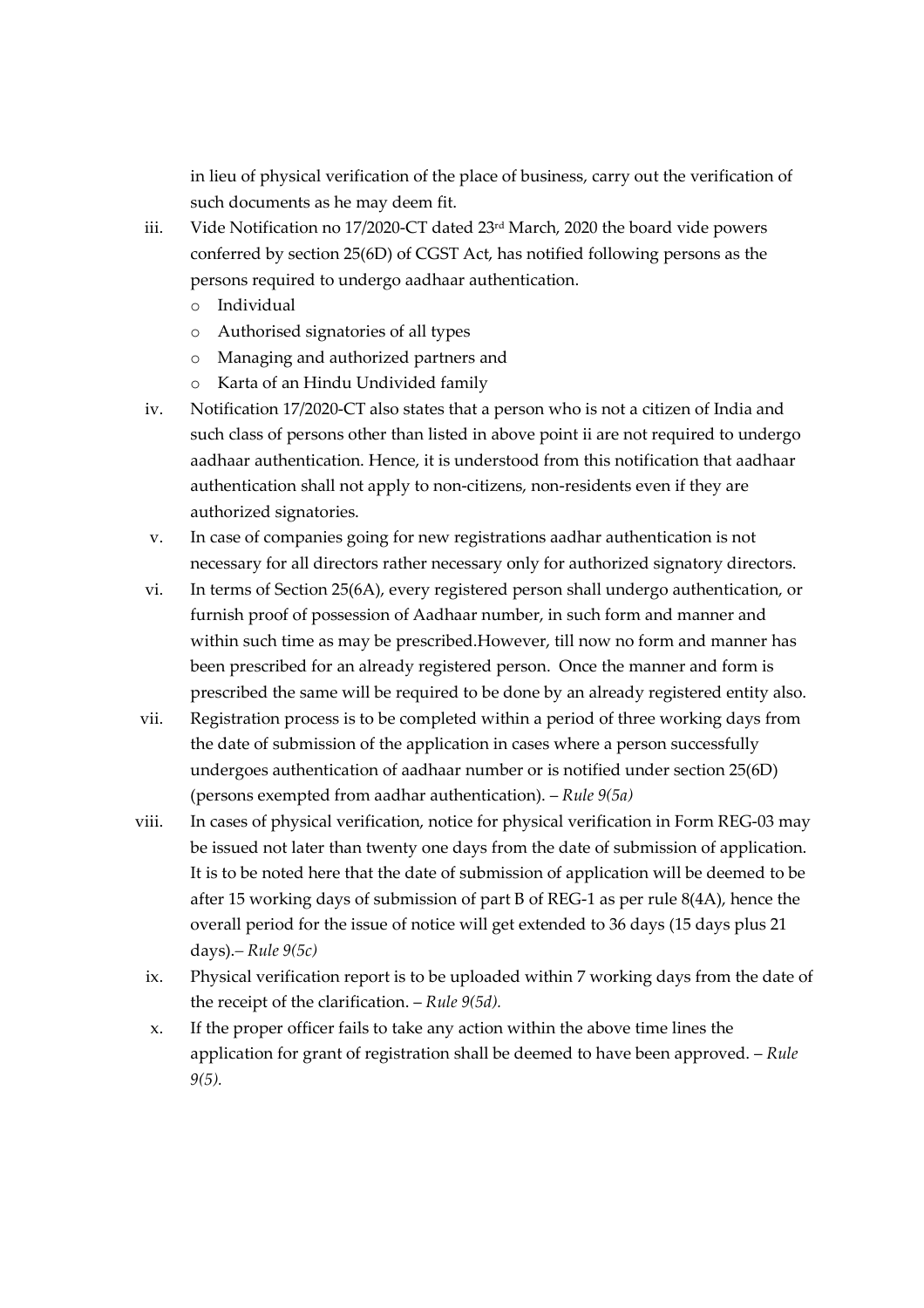## **II. HIGH COURT RULINGS**

**Search proceedings in the residences and offices for a long time cannot be labeled as harassment – There is no infirmity in the audit and investigation proceedings being continued simultaneously :**

*Suresh kumar p.p., Mr. Aboobackersidhique versus the deputy director - 2020 (8) TMI 418 - KERALA HIGH COURT* 

#### **Brief facts:**

The appellants allege that illegal proceedings were taken against them, purportedly under the Central Goods and Services Tax Act, 2017, and their residences and offices were raided, both of them kept under illegal custody and an amount of Rupees One Crore extorted from them. On the intervention of their Advocate at mid-night, they were released, allege the appellants.The appellants, in the writ petition prayed for

- (i) setting aside the notice, requiring them to provide information issued by the Senior Intelligence Officer (SIO),
- (ii) invalidation of search and seizure proceedings initiated under Section 67 of the CGST Act
- (iii) refund of Rupees One Crore collected by the 4th and 5th respondents,
- (iv) a declaration that the petitioners are not liable to pay GST on the revenue share retained by the Local Cable Operator as also
- (v) compensation for the damage to the reputation of the petitioners and the mental agony suffered

#### **Rulings of the Court:**

- (i) The allegations raised of harassment and high-handedness cannot be considered in a petition under Article 226 of the Constitution.
- (ii) An operation carried out by a statutory authority invested with the powers of search, inspection and seizure, by reason only of such activities having been carried out in the residences and offices of any person under investigation for a long time, cannot be labeled as harassment or high-handed.
- (iii) Nor could the inconvenience caused to the person under investigation, especially of remaining in the premises for the entire duration, termed to a detention pursuant to an arrest.